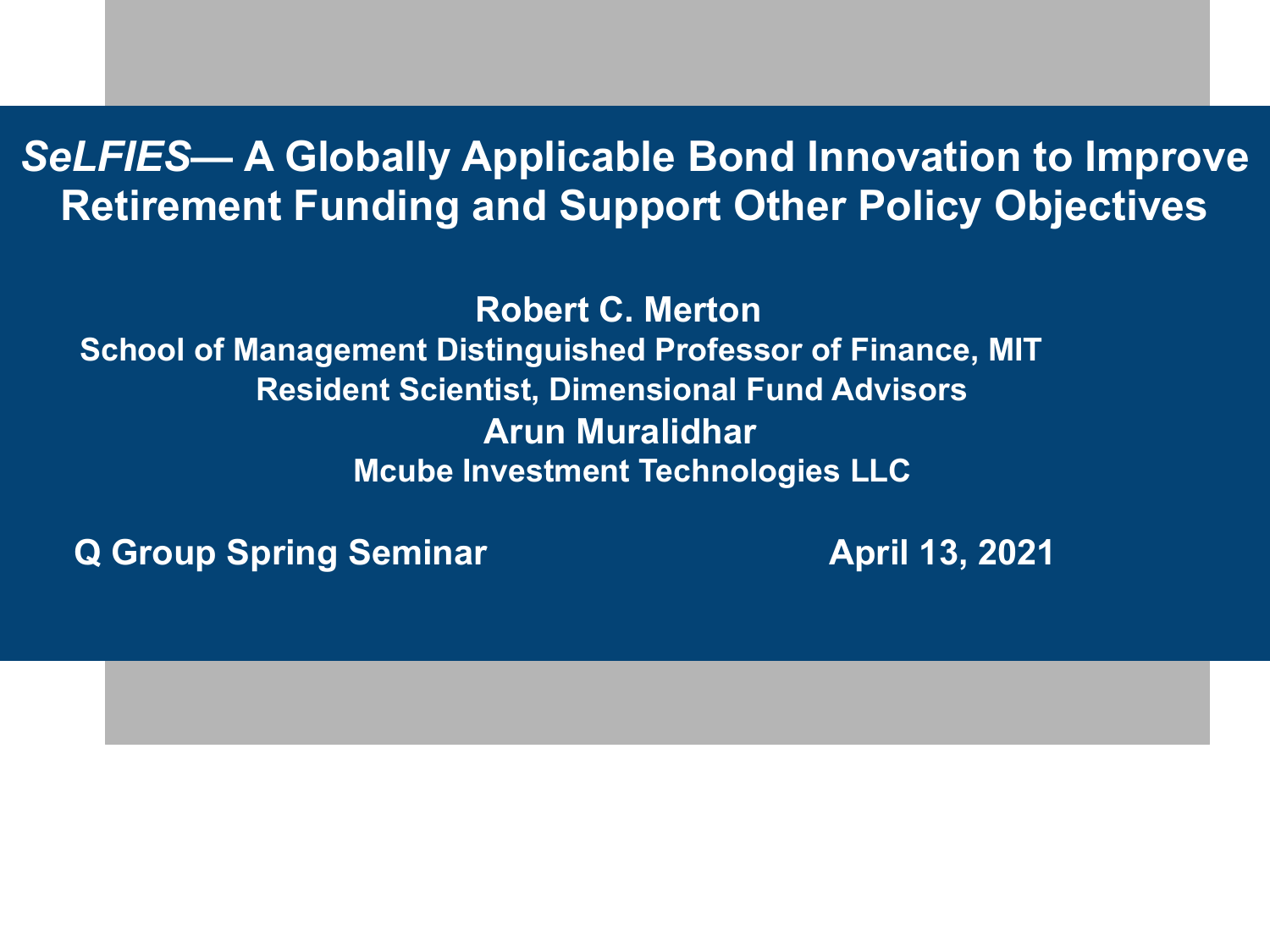# Global Challenge of Funding Retirement

Why current retirement funding systems may not be adequate or sustainable: Korea as a Case Study

- National Pension Service (NPS) fund may be on unstainable long-term path
	- Buffer fund is expected to diminish from 2040 and could be depleted by 2060
	- Increasing the contribution rate from current 9% to correct this may be difficult
	- Cutting benefits may also be difficult and at a 40% maximum replacement ratio which is already inadequate to provide a full retirement funding, may not work
	- Increasing general tax rates to provide government subsidy is not a long-run fix
	- Trying to increase return by taking more investment risk, requires a "safety net" funding plan in case the risk is realized
- About 51% of population is in NPS, which means that 49% is not covered
- Private pensions: 17% of population have a retirement pension and 24% have a personal voluntary one. However those so covered have large overlap with NPS and so a material part of population is "uncovered" by either a public or private plan
- Conclusion: more of the population will become responsible for funding a larger proportion of their retirement through personal saving and Defined-Contribution plans
- *SeLFIES* is a proposed innovation to enable people to do so and improve retirement outcomes Copyright © 2021 by Robert C. Merton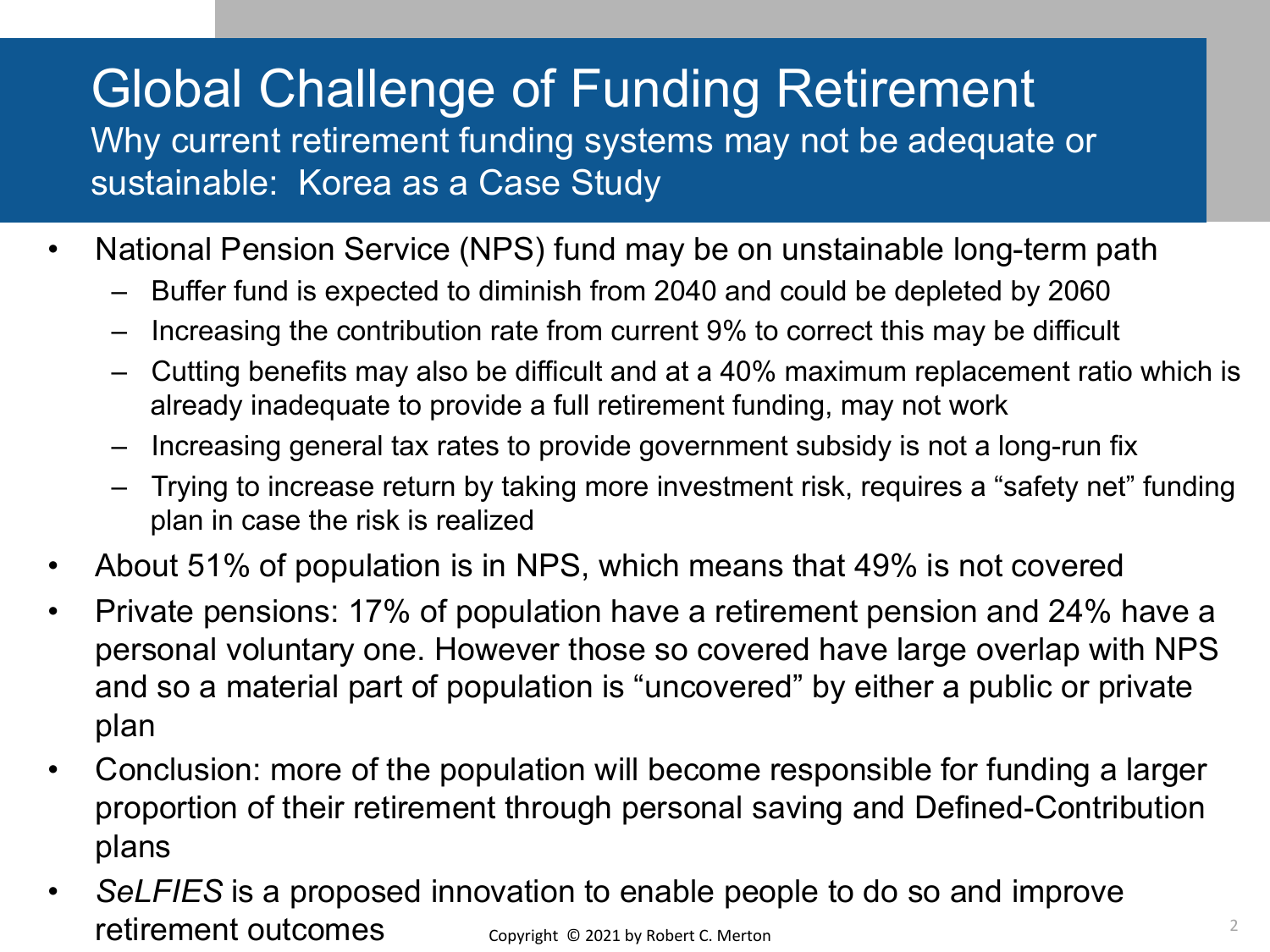### What is a Goal for a "Good" Retirement?

- "An inflation-protected income for life that allows you to sustain the *standard of living* you enjoyed in the *latter* part of your working life."
- Standard of living is measured by *income*, and not by *wealth*.
- Standard-of-living risk is measured by income risk and not wealth risk.
- *Reality everywhere*: Individuals will have to take greater responsibility for funding their own retirement in the future than in the past.
- SeLFIES are a bond innovation to help address this challenge.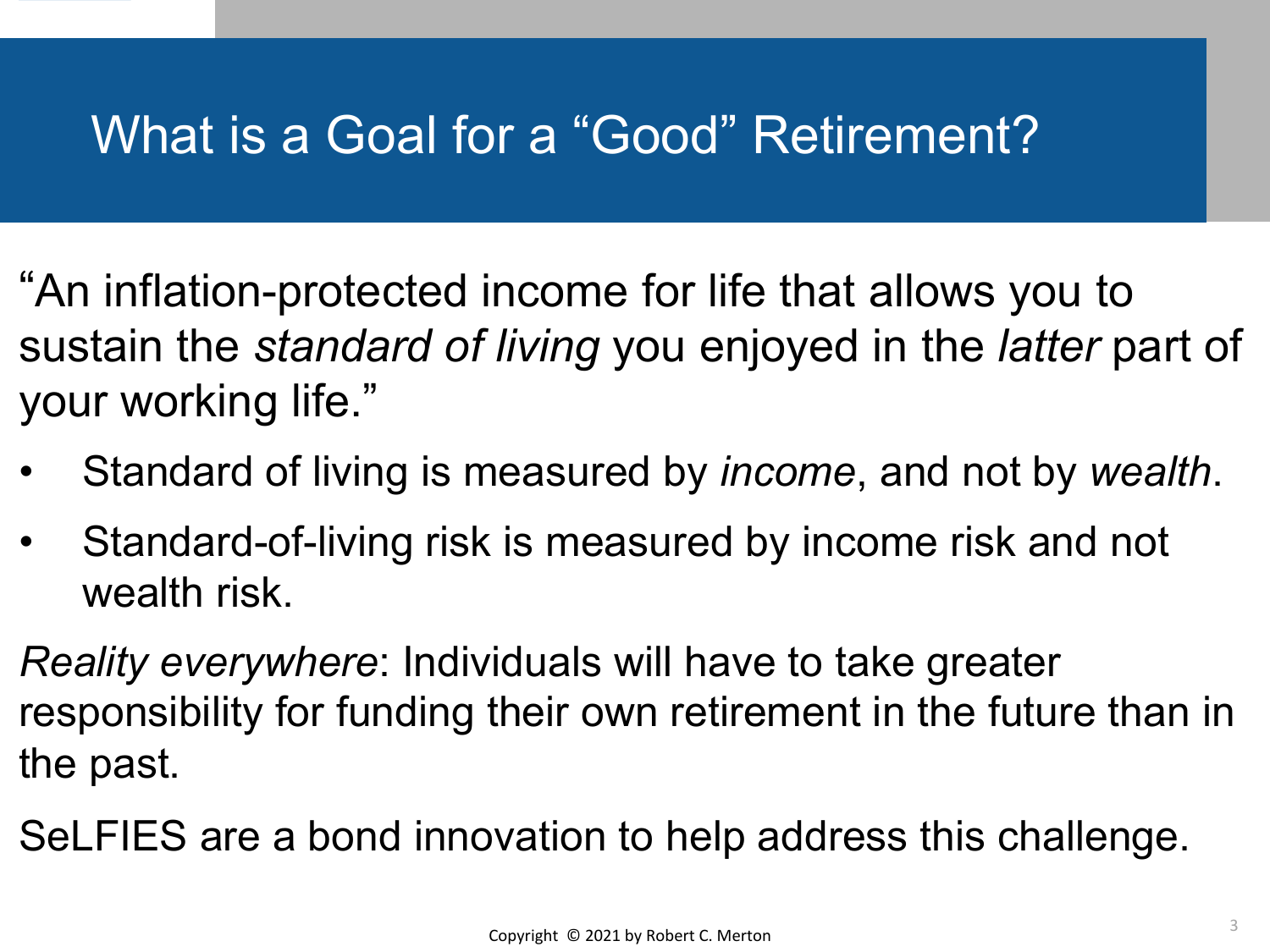### What are SeLFIES? Standard-of-Living indexed, Forward-starting, Incomeonly Securities

- SeLFIES are bonds with payouts designed to create a pension-like pattern desired by individuals for their retirement
- There is a deferral of payouts until a specified future start date (anticipated retirement date) and from that date on there are annual level payouts with indexing, until a specified maturity date, the "payout period".
- Like a pension, there is no principal or "balloon" payment at the maturity date.
- The payouts are indexed to aggregate per capita consumption*,* so that the holder is hedged against both consumption inflation and standardof-living-change risks until payouts begin, and indexed to consumption inflation only, thereafter.
- SeLFIES are government bonds with the same credit standing as other full-faith-and-credit bond issues.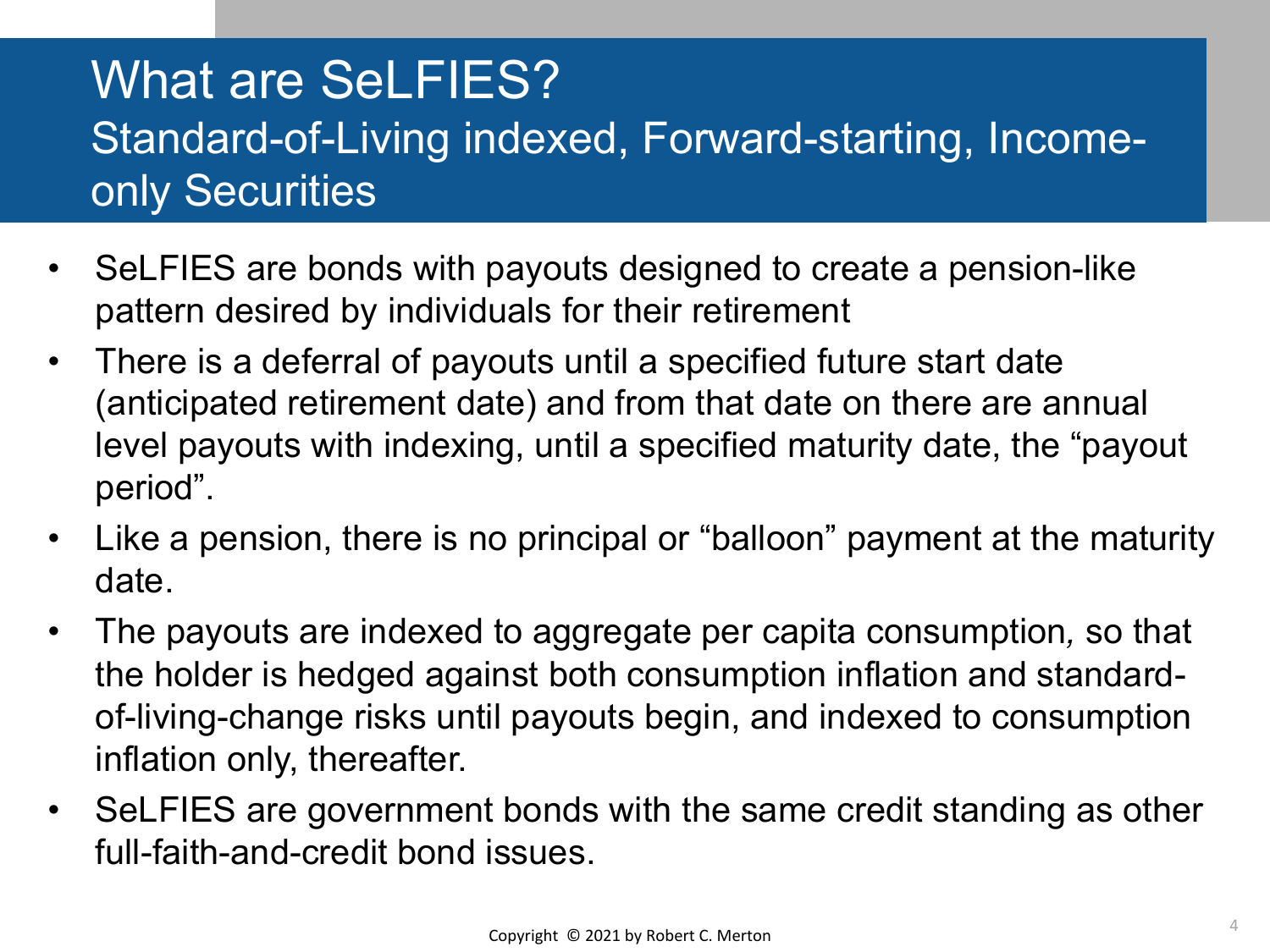### What are SeLFIES? Standard-of-Living indexed, Forward-starting, Incomeonly Securities (continued)

- SeLFIES are issued as a series with different annual starting dates. The length of the payout period (from the payout starting date to maturity) is the same for all SeLFIES. The payout period is set a bit longer than life expectancy at standard retirement age.
- SeLFIES are sold at auction and traded in a secondary market in standard-size denominations as with other government bonds.
- SeLFIES are also issued (or redeemed) in small denominations directly to consumers, based on prices from the auction and large-denomination secondary markets.
- Provisions for "aggregators" purchase of small denomination units to be pooled for exchange for standard denomination SeLFIES would support close correspondence between market and direct issue prices.
- Robust design to work in any country with a bond market.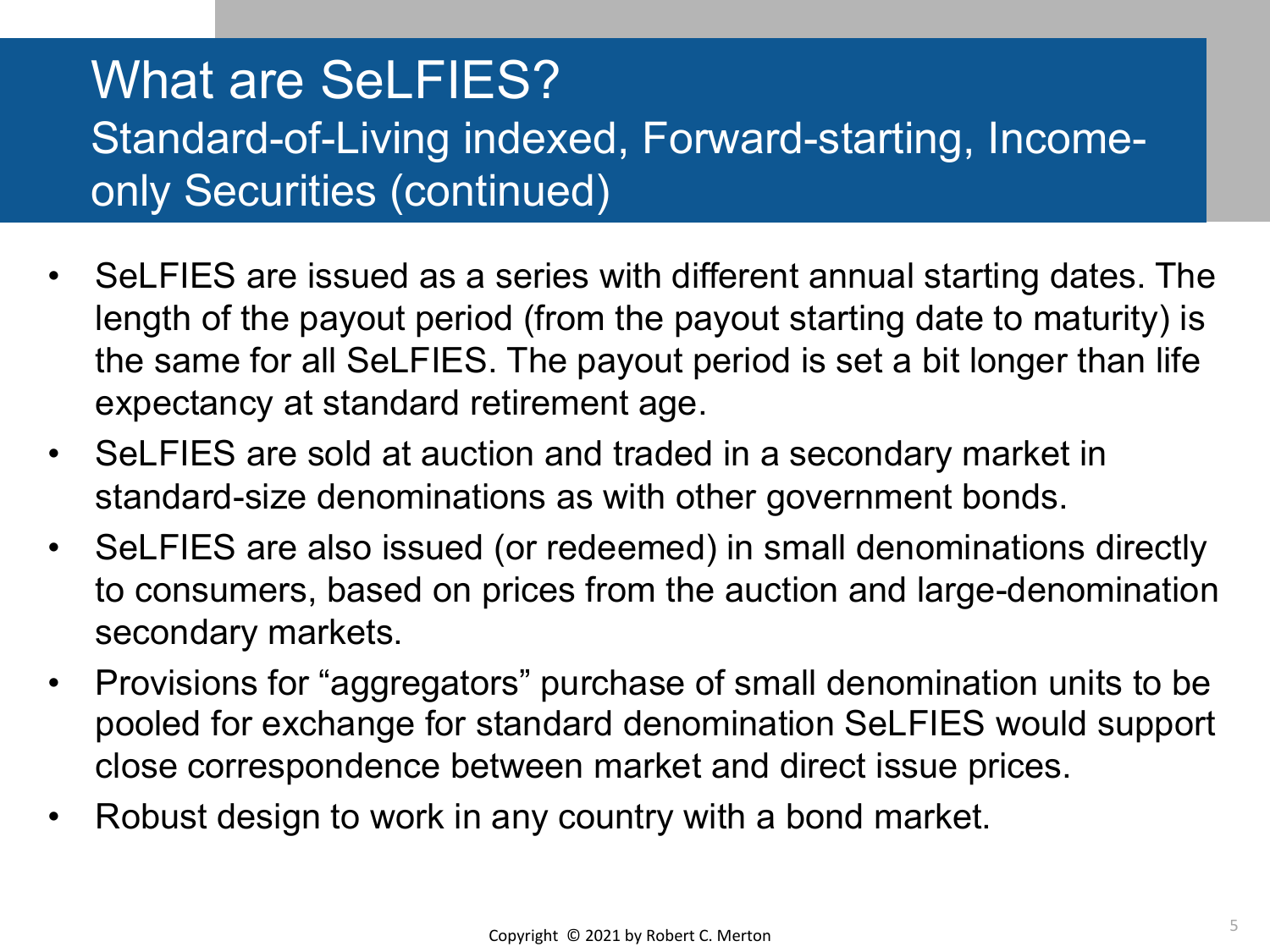# E.G. SeLFIES – Standard-of-Living indexed, Forward-starting, Income-only Securities

- 28-Year Old Planning to Retire at Age 65 (2058) with Goal of \$50,000 Retirement Income
- Each 2058 SeLFIES has the following:
	- Starts paying periodic level-payout of \$10/year in 2058 for a fixed period of 20 years, with no principal or "balloon" payout at its maturity in 2078
	- Payout amounts indexed to per-capita consumption until 2058
	- Protects the holder against both inflation and standard-of-living changes until 2058
	- Payout amounts indexed to inflation only, from 2058 to 2078.["fixed" standard of living]
- Super simple to figure out what you need to own to meet your goal  $Goal = $50,000/$10 = need to own 5,000 bonds$
- Super simple to figure out how close you are to your goal Where am I? Own 3,000 bonds =  $$30,000$ . You are 60% to your goal
- Addresses the challenge of a lack of financial literacy for savers to take responsibility for their own retirement outcomes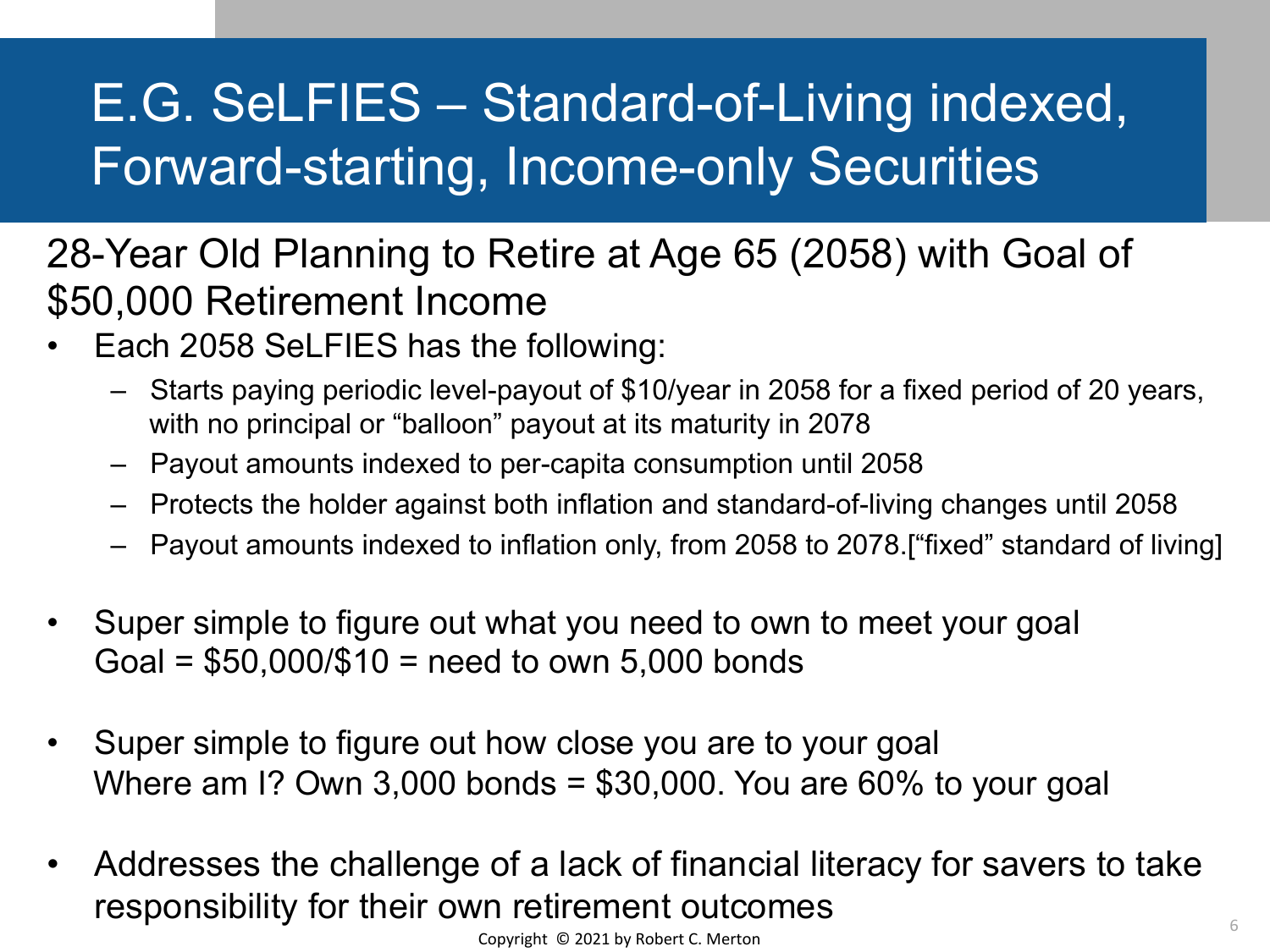### Why Do SeLFIES Have a Payout Time Pattern Different from Traditional Bonds with Periodic Coupon Payments and a Principal "Balloon" Payment at Maturity?

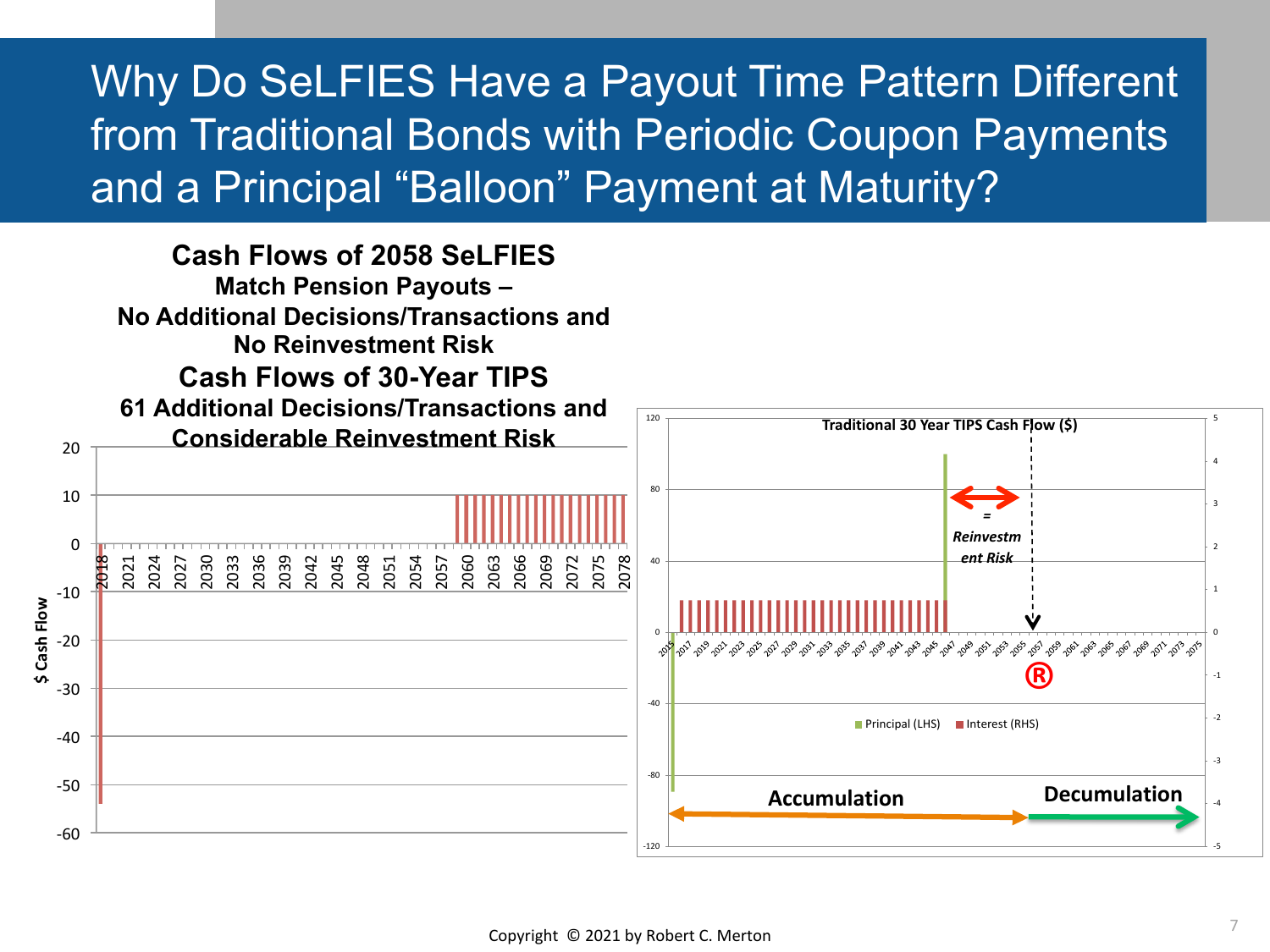# Why Index Cash Payouts to Consumption Per Capita Instead of Just to Inflation (CPI) ?

Goal for retirement is referenced to sustaining the standard of living experienced in the *latter* part of work life just before retirement –

#### Average Compound Growth Rates: Korea

| <b>Time Period</b> | Consumption<br>per Capita* | Inflation<br>$(CPI)^{**}$ | Standard of<br>Living (SoL) | <b>Goal Short-Fall</b><br>CPI Only / (CPI & SoL) |                 |
|--------------------|----------------------------|---------------------------|-----------------------------|--------------------------------------------------|-----------------|
| 2007-2017          | 3.7%                       | 2.3%                      | 1.4%                        | 0.87                                             | 10 Years        |
| 1997-2017          | 5.0%                       | $2.2\%$                   | 2.7%                        |                                                  | 0.64 20 years   |
| 1987-2017          | 8.4%                       | 3.9%                      | 4.3%                        |                                                  | 0.28 30 years   |
| 1965-2017          | 13.6%                      | 7.4%                      | 5.8%                        |                                                  | $0.04$ 53 years |

\*Covers both inflation (CPI) and standard of living (SoL) \*\*Covers inflation (CPI) only

Source: Statistics Korea, Bank of Korea Economic Statistics System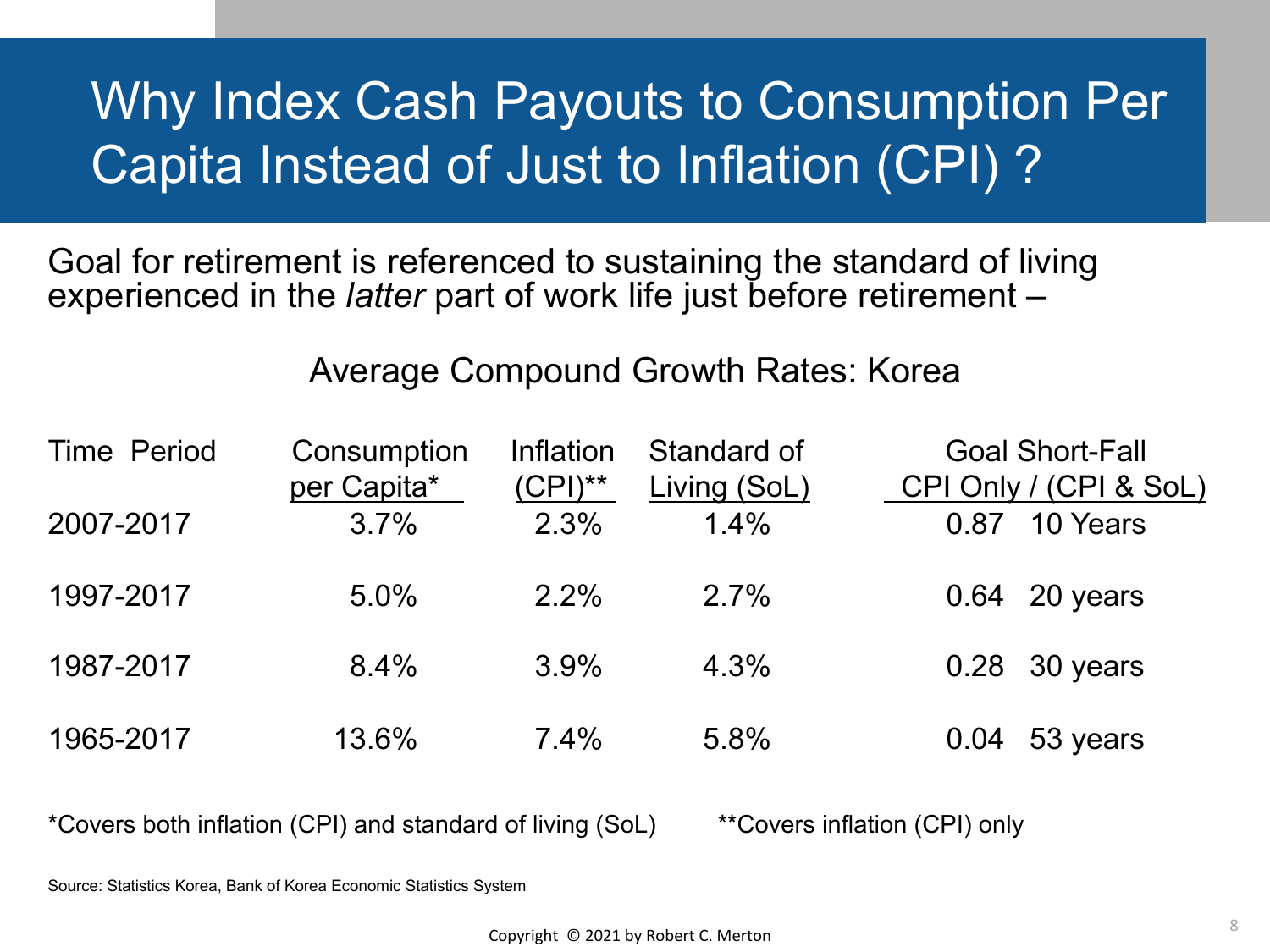### Standard of Living Growth in Korea 1965-2017 **Annual Inflation-adjusted per Capita Consumption**

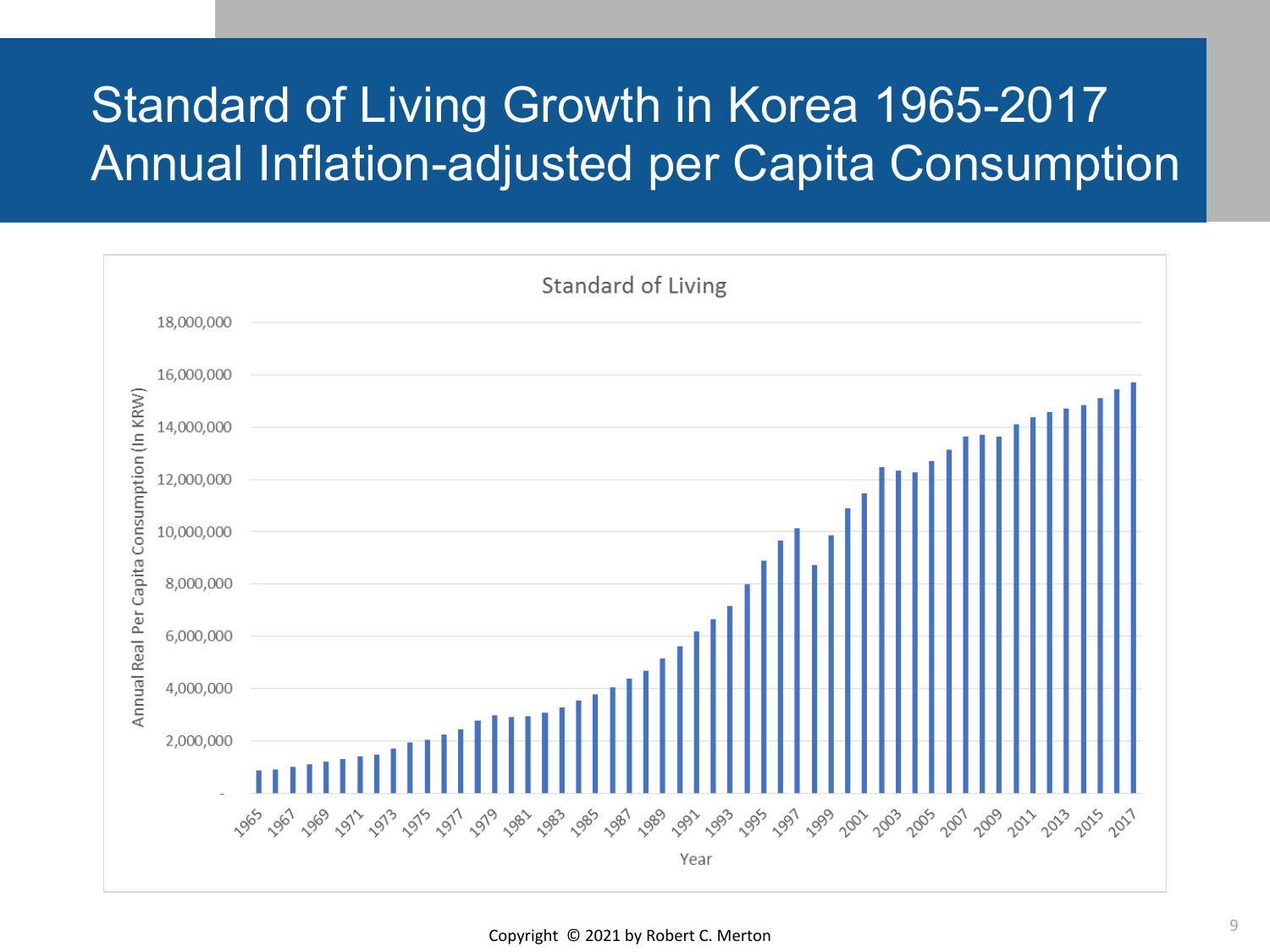### Using SeLFIES & Addressing Longevity Risk in Retirement -- Determination of Optimum Maturity for SeLFIES

- SeLFIES are bonds with a pre-specified number of payments [aka fixed maturity], and so cannot provide "contingent" protection against longevity risk of "outliving" your assets, with guaranteed lifetime income, as pensions and life annuities do.
- If the maturity of SeLFIES were set longer than it is feasible for any human to live, then it could provide lifetime income protection but at an inefficiently high cost, since for certain there will always be "unused" payments left at death, which are "wasted", making that solution materially suboptimal.
- In a frictionless world, if the SeLFIES maturity were set equal to life expectancy, conditional on reaching retirement-age, then competitive insurance companies should be willing to exchange 1-1 a life annuity with the same payments for the SeLFIES, which is the ideal statistical hedge for the insurance company to hold.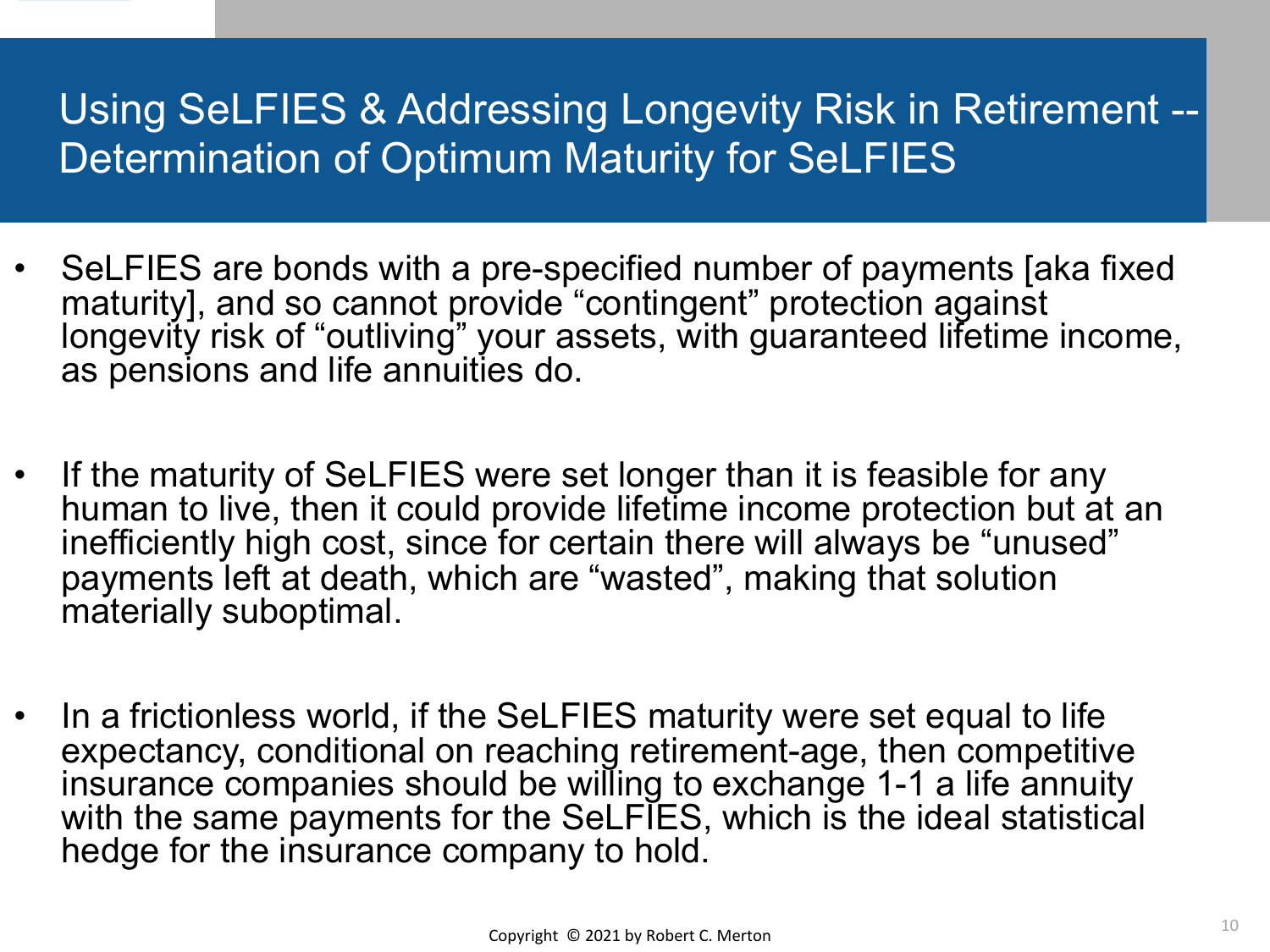### SeLFIES & Addressing Longevity Risk in Retirement -- Determination of Optimum Maturity for SeLFIES (cont.)

- With frictions, the maturity of the SeLFIES should be set longer to cover the expected costs, so that the 1-1 exchange would take place. For example, If conditional life expectancy at age 65 is 85 or 20 years, then choose the SeLFIES maturity to be 22 years at the start of payments, to achieve a 1-1 exchange, by providing the insurance company with two years of additional SeLFIES payments as "compensation" for expenses and profit.
- The exchange of identical promised payments minimizes complexity, transactions costs and addresses effectively, well-known cognitive dysfunctions of consumers. The shortest maturity for SeLFIES which supports 1-1 exchange as the market price is the optimum maturity.
- The SeLFIES owner can wait to decide whether to do the exchange or not until retirement, when they know their actual health, finances and commitment needs.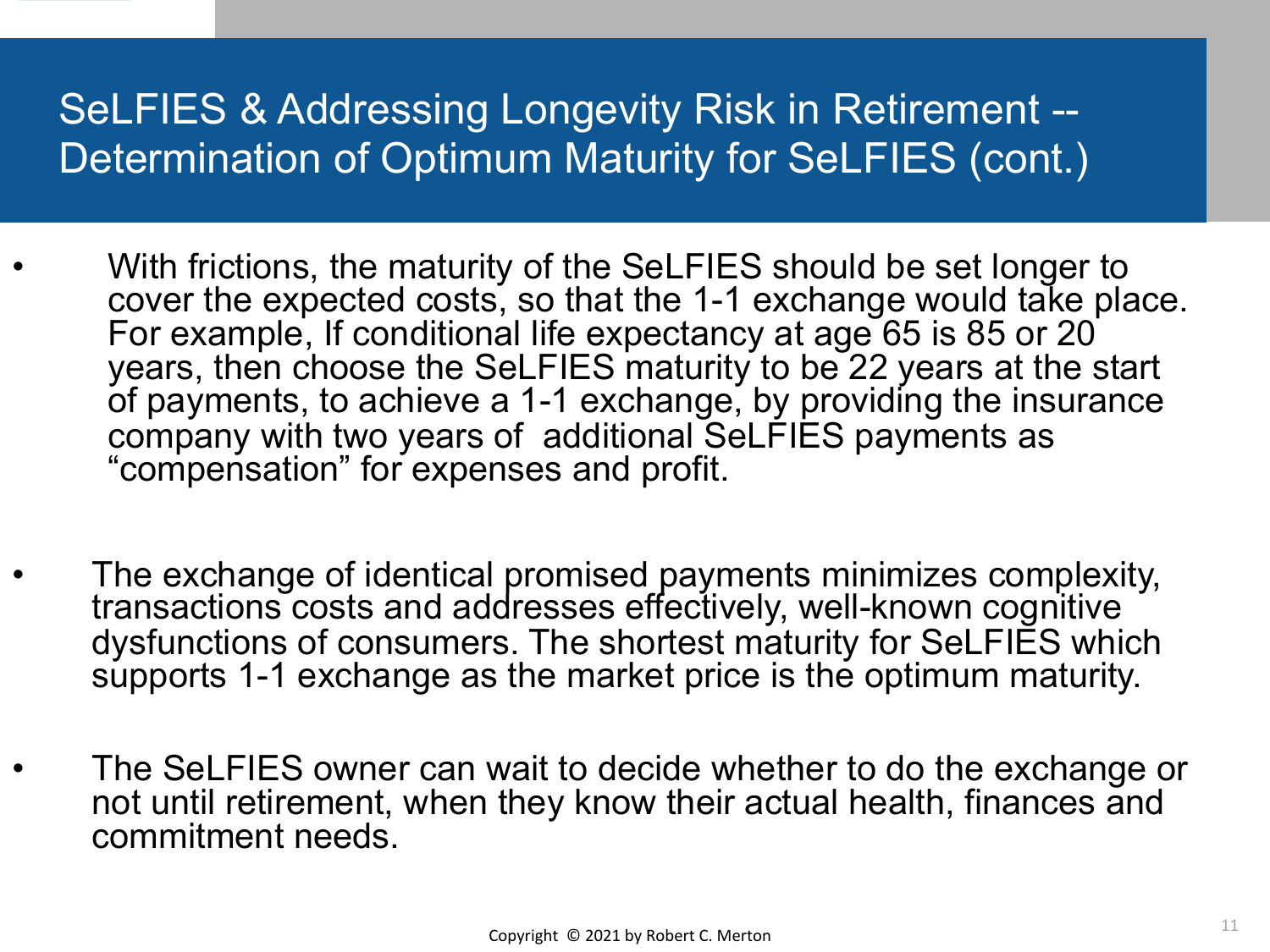# Who Will be the Users of SeLFIES? Individual Retail and Institutional Investors

- Individuals who are uncovered by any public or private pension plan and must accumulate assets for retirement through personal saving
- Individuals who are covered by a pension plan but the plan benefits are inadequate to provide for a good retirement and they must accumulate additional assets for retirement through personal saving
- Individuals who are covered by a pension plan but at least part of the plan requires their personal decision-making and responsibility as to what to invest the plan assets in, as in a defined-contribution (DC) plan
- Institutional investors such as pension funds and insurance companies who have pension and annuity benefit liabilities, and want to hedge them effectively and at low cost
- General institutional and retail investors who would want an efficient and low-cost core "best-diversified" portfolio, according to finance theory [Consumption Capital Asset Pricing Model, Breeden 1979]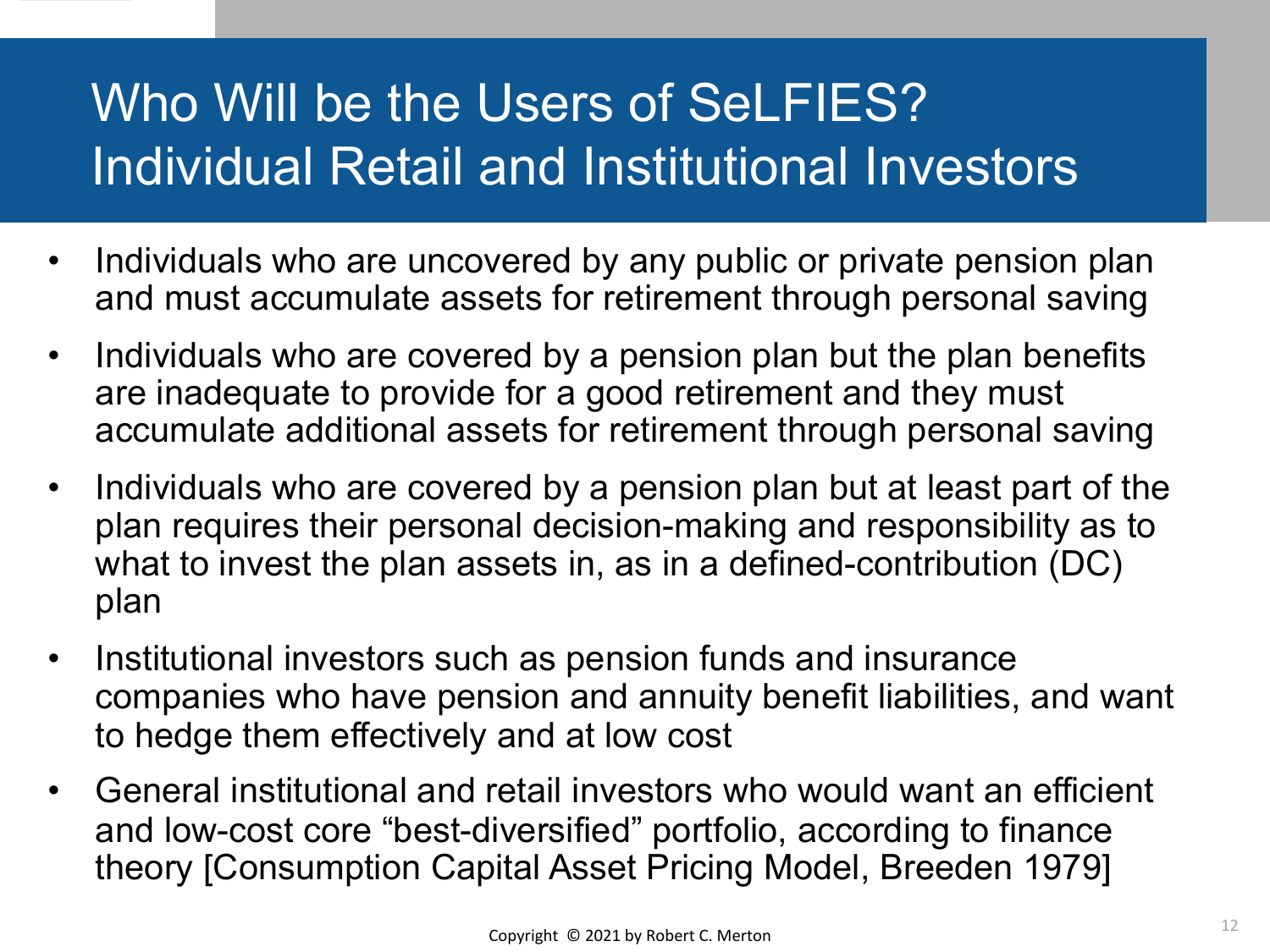# Why Government Should be the Issuer of SeLFIES?

- SeLFIES will have no credit risk and so made very simple for buyers because do not worry about risk of default and all the associated disclosures
- Reliable supplier—to be successful most be prepared to issue bonds in good and bad times and have the capacity to provide large volume on regular basis
- Governments with VAT are "natural" issuers because the bond payments can be hedged by VAT revenues, since VAT is a tax on consumption
- Issuing SeLFIES ensures more domestic holding of government debt, a material benefit, especially for emerging market countries
- A security issued by government to improve financial market "completion" similar to 2007 issuing of JGB 40-year "ultra longs" or 1997 issuing of US Treasury inflation-indexed bonds "TIPS," could also reduce debt funding cost
- Governments doing infrastructure financing improve maturity-matching of funding for infrastructure investments which reduces re-financing risk and issuing costs; can also be used to manage government tax-revenue risk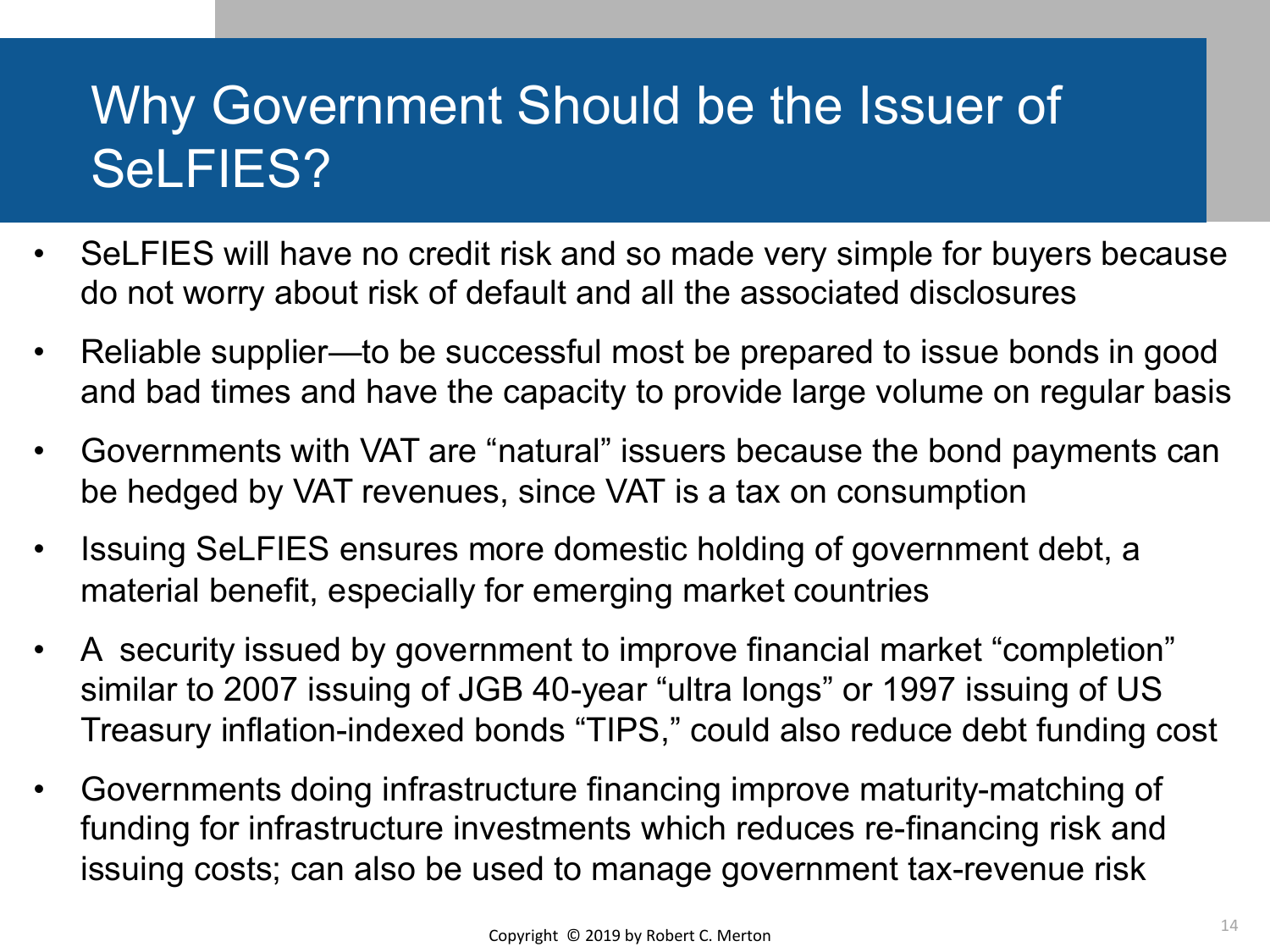Addressing Multiple Market Needs and Policy Objectives with a Single Bond Innovation: Retirement Income, Funding Infrastructure, and Improving Investors' Core Diversification… all by Issuing SelFIES

- Principle: match the "best" issuers with the "best" holders and improve to maximize scale and minimize cost
- Retirement funding improvements for individuals and institutions; improve maturity-matching of funding for infrastructure investments to reduce re-financing risk and issuing costs; control government tax-revenue risk
- Pattern of delayed payouts for many years and then level payouts match infrastructure cash inflow pattern and provides a precise match to cash flow needs of retirees, so no further transactions are needed by either issuer or buyer
- Finance science predicts that an asset which is perfectly correlated with aggregate consumption would be an ideal diversification asset for all investors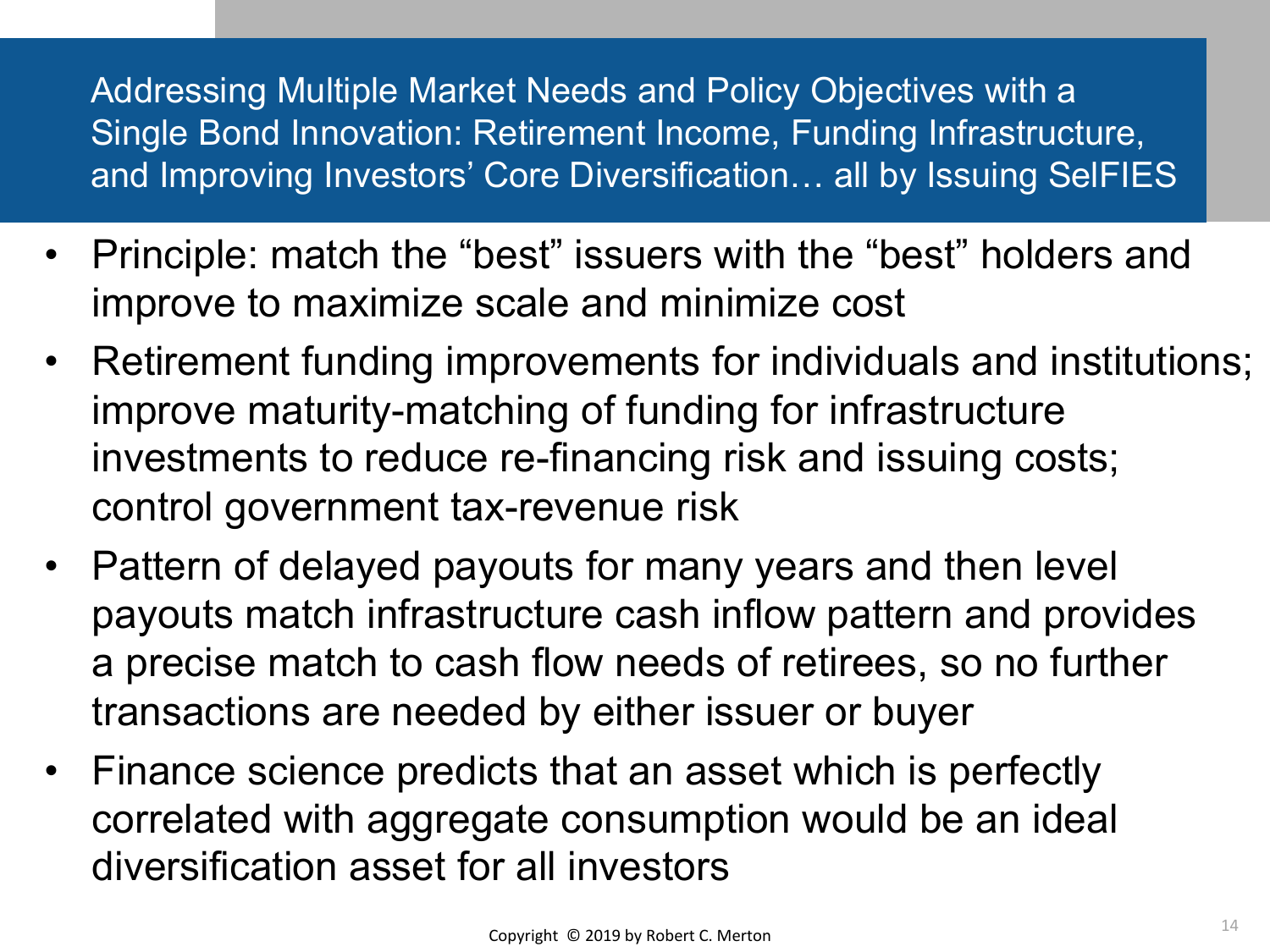# APPENDIX: Scientific Papers Underlying SeLFIES Concept

- Merton, R. C. and Muralidhar, A. 2020a."A Six-Component Integrated Approach to Addressing the Retirement Funding Challenge," *Journal of Investment Management*, Vol. 18, No.4, December 2020
- Merton, R. C. and Muralidhar, A. (2020b). "SeLFIES: A New Pension Bond and Currency for Retirement," *Journal of Financial Transformation* **51** (May–June 2020), 1–12.
- Merton, R. C., Muralidhar, A., and Pinto-Ferreira, R. (2019). "SeLFIES for Portugal: An Innovative Pan European Retirement Solution," In *The Future of Pension Plans in the EU Internal Market*, ed. Nazare Costa Cabral and Nuno Cunha Rodrigues, SpringerLink, pp. 161–178.
- Muralidhar, A., K. Ohashi, and S. Shin. 2016. The Most Basic Missing Instrument in Financial Markets: The Case for Bonds for Financial Security, *Journal of Investment Consulting*, Vol. 16, No. 2, p. 34-47, 2016